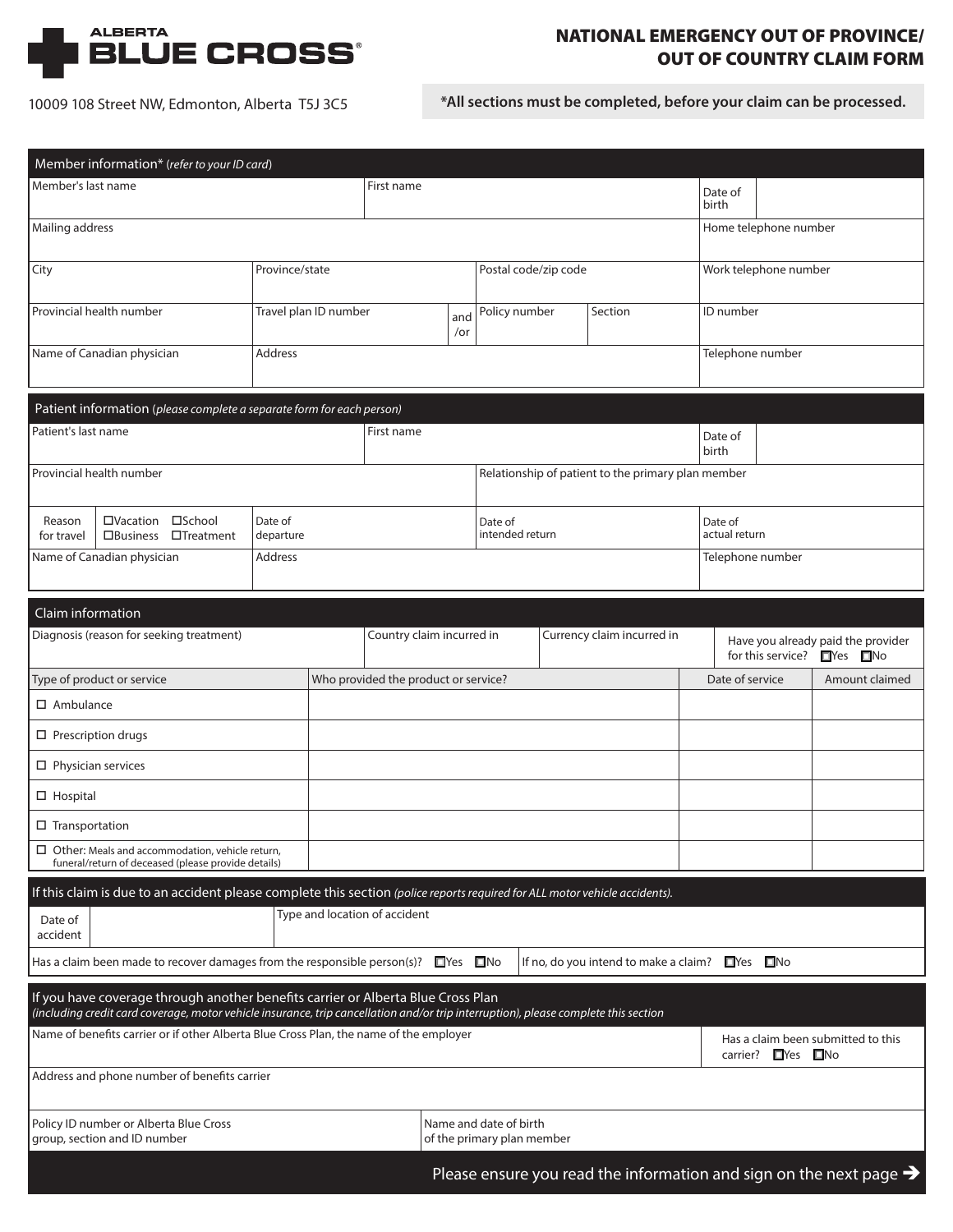#### Acknowledgement and consent

I certify that the information contained in this and other documents supporting this claim is true and complete. By submitting this form, I understand I am requesting payment for the listed expenses, in accordance with my benefit plan guidelines. I understand that the expenses listed may not be covered by, or may exceed, my plan benefits.

I understand that the personal information provided on this claim form, as well as any other personal information held by Alberta Blue Cross may be used or disclosed to administer my travel coverage and verify, assess and pay claims and audit or verify paid claims. I hereby acknowledge and agree that Alberta Blue Cross may collect personal information about me and my plan dependents from licensed physicians and/or any other healthcare professionals or institutions, health benefits or insurance companies, government programs and other third parties for the purposes outlined above and may disclose my personal information to these parties for the same purposes.

Specifically, by completing the *Insurance Claim Consent and Authorization* form, I authorize Alberta Health and Alberta Blue Cross to exchange all pertinent health information about me for the purposes stated above.

I understand that my personal information will be kept confidential and secure.

I understand that I may revoke my consent at any time and acknowledge that should I do so, my claim may not be considered. I understand why my personal information is needed and am aware of the risks and benefits of consenting or refusing to consent to its disclosure.

#### For prompt payment of your claim:

**For prompt payment of your claim:** 

- **Submit original receipts and documentation.** Cash register receipts will not be accepted unless accompanied by an itemized account, pharmacy receipt or physician order. Paid receipts must include the name of the person claiming the expense.
- **Please read and complete all sections of this form. Please complete an original, separate form for each person.**
- **For reimbursement of services already paid:** please provide proof of payment (paid receipt or copy of cancelled cheque both sides). In accordance with your policy, claims for expenses must be received by Alberta Blue Cross within 12 months from the date of service in order to be eligible.
- **Claimants who are Alberta residents:** some of the services you are claiming, such as physician and hospital services, may be partially covered under Alberta Health.
- **Claimants who have valid Alberta provincial health coverage:** to avoid delay in payment, complete and sign the attached *Insurance Claim Consent and Authorization* form so eligible payments can be coordinated with Alberta health.
- In order for Alberta Blue Cross to process your claim and collect the amount payable from Alberta Health you are required to **complete and include the attached Insurance Claim Consent and Authorization** (form AHC2102 (2016/04).
- **Claimants who are not Alberta residents:** you are required to submit all hospital and physician claims first to your provincial health plan for assessment, then to Alberta Blue Cross, along with the assessment statement from your provincial health plan.

#### Authorization of payment

I authorize any health benefits or insurance companies to release payments to Alberta Blue Cross and for Alberta Blue Cross to release pertinent payments to other parties for the purposes of processing my travel coverage claims.

By signing this form, I acknowledge I have read and understood the Acknowledgement and Consent and Authorization of Payment, and agree to the collection, use and disclosure of my personal information as described above.

| <b>Signature of patient</b> (or parent/guardian if patient is a minor)                                                                                                                            | Signature of primary plan member    | *Date (YYYY-MM-DD)                                    |  |  |  |
|---------------------------------------------------------------------------------------------------------------------------------------------------------------------------------------------------|-------------------------------------|-------------------------------------------------------|--|--|--|
|                                                                                                                                                                                                   |                                     |                                                       |  |  |  |
|                                                                                                                                                                                                   |                                     |                                                       |  |  |  |
| Printed name of patient (or parent/quardian if patient is a minor)                                                                                                                                | Printed name of primary plan member |                                                       |  |  |  |
|                                                                                                                                                                                                   |                                     | <sup>**</sup> This consent will be valid for one year |  |  |  |
|                                                                                                                                                                                                   |                                     | from the date you sign it.                            |  |  |  |
| <u>I Nato Thic cancant camplice with Alboute's Uaelth Information Act and Doveanal Information Dustation Act and the federal Doveanal Information Dustation and Electronic December 6 of East</u> |                                     |                                                       |  |  |  |

*Note: This consent complies with Alberta's Health Information Act and Personal Information Protection Act and the federal Personal Information Protection and Electronic Documents Act. For a copy of our privacy policies, or questions about our personal information policies and practices, please refer to www.ab.bluecross.ca or email privacy compliance officer at privacy@ab.bluecross.ca.*

#### **Explanation of benefits and claims payment**

An Explanation of Benefits statement, indicating how this claim was assessed, will be sent to the member to be used for income tax purposes or to claim under other coverage. If you are being reimbursed, a cheque will accompany the statement. If your claim is complete with all the necessary receipts and documents, the Explanation of Benefits and cheque (if appropriate) will be mailed approximately two weeks after we receive your claim.

# Mail this claim with your **original receipts** to:

**Alberta Blue Cross Health Services Department 10009-108 Street NW Edmonton AB T5J 3C5 Canada** **FOR ALL INQUIRIES PLEASE CALL** 



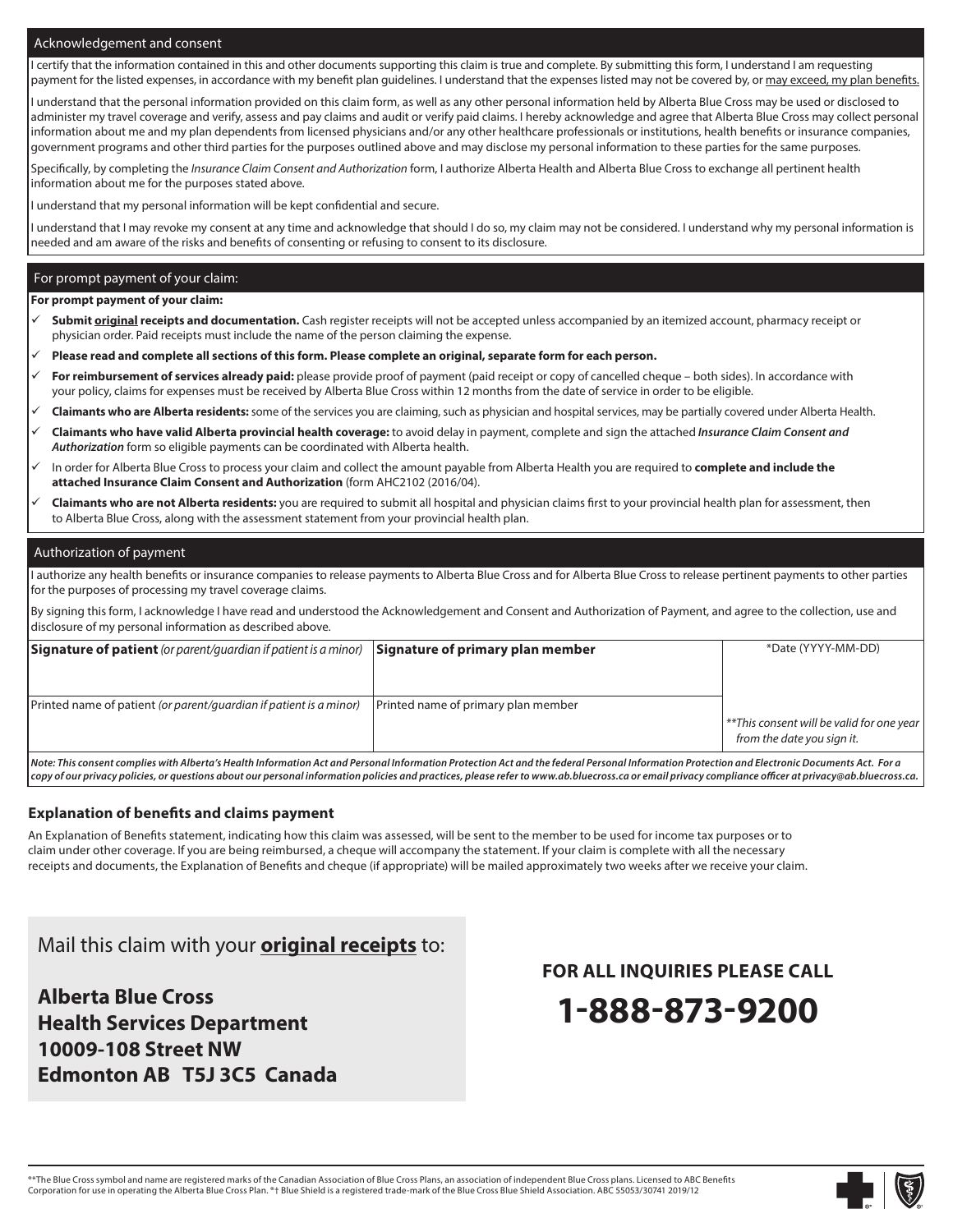bertan Government

Alberta Health Out-of-Country Claims Unit 10025 Jasper Avenue NW PO Box 1360 Station Main Edmonton AB T5J 2N3

# Key Information for Requesting Reimbursement for an Insurance Claim

- Personal information and health information that Alberta Health collects and discloses is used for the purposes of payment of benefits to Secondary Insurers, Brokers or Third Party.
- The enclosed Insurance Claim Consent and Authorization form will provide the authority for Alberta Health to assign payments to the secondary insurers, brokers or third party. This means the payment for hospital and physician services the patient receives will be made directly to the secondary insurers, brokers, or third party.
- Authorization for the release of health information and personal information is only valid for services provided during the period between the From and To dates on page two.
- The effective date section of this consent is time sensitive to allow for medical service claim(s) processing, and is revocable at any time by the Alberta resident with written notice to the Out-of-Country Claims Unit of Alberta Health.

# **Form Completion Instructions**

All sections of the form on the next page must be completed in full and proof of payment provided. Omissions will result in an insurance claim not being processed.

#### **Patient Information**

- Name of Patient print the full legal name of the patient who is receiving health services outside of Canada.  $\Omega$
- Alberta Personal Health Number (PHN) this is a unique 9-digit number assigned to all Albertans registered  $\Omega$ with the Alberta Health Care Insurance Plan that appears on the Alberta Health Care card.

#### **Authorization for Release of Health Information**

Information can be released to - Write the name of insurance company, the name of a broker submitting on  $\Omega$ behalf of the insurance company, or third party who is not an insurer that is authorized to receive the patient's personal or health information.

#### **Authorization of Payment**

- This allows insurance company, broker or third party who is not an insurer to receive payment from Alberta  $\Omega$ Health for the health services received by the patient outside of Canada.
- Name of payee write the name of the Payee which is the insurance company, broker submitting on behalf of  $\Omega$ the insurance company, or third party who is paying for the claims. This authorizes Alberta Health to pay the insurance company, broker or third party directly.

#### **Effective Date**

- $\Omega$ The consent is only for the date range provided. Note: The patient can change the consent dates at any time by providing written notice to Alberta Health.
- Departure Date The date the patient will leave Alberta to receive the approved health services.  $\circ$
- To Date provide a date that is 18 months past the expected end of treatment date. The healthcare provider  $\Omega$ has up to 365 days from the date of medical service to submit a claim.

#### **Signature**

- By signing, you are declaring that the information provided on the form is true and correct to the best of your  $\Omega$ knowledge; that you authorize the sharing of the provided personal or health information for the purposes of Alberta Health reimbursing an insurance company, broker or third party for the cost of health services received by the patient while outside of Canada.
- The form must be signed by the Alberta resident or a duly legally authorized representative. If the form is  $\circ$ signed by a legal representative that person must provide documentation at the time the form is submitted that identifies the specific legal relationship with the Alberta resident that allows that person to sign this form on behalf of the Alberta resident. Any documents submitted to show the legal representative's authority must be notarized copies. Notwithstanding any documentation submitted by a legal representative Alberta Health may request further confirmation as to the legal representative's authority to sign this form on behalf of the Alberta resident.

#### **Submission**

- Return a completed consent to your secondary insurance provider.  $\circ$
- $\circ$ This form must accompany the insurance claim.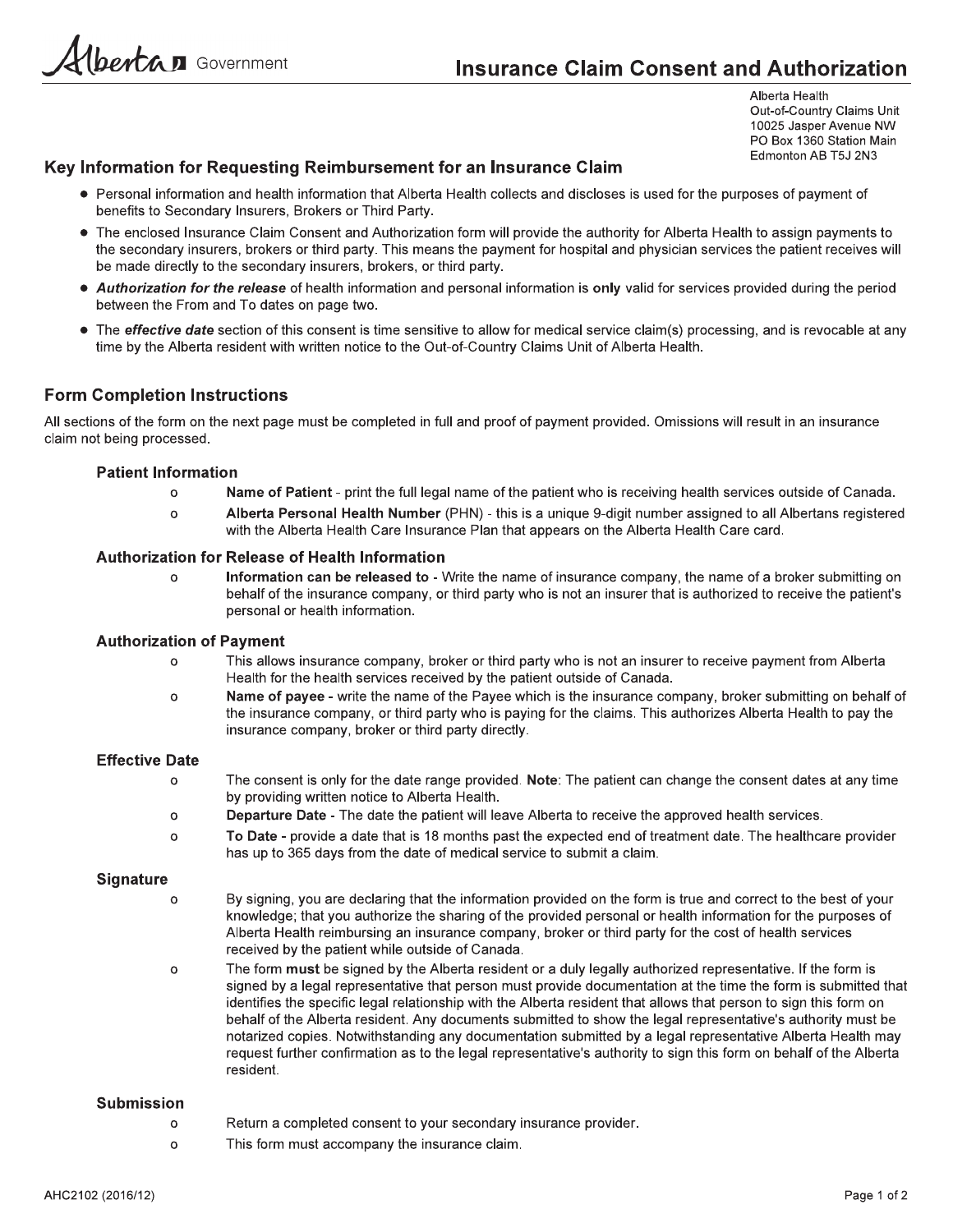# **Insurance Claim Consent and Authorization**

The information on this form is being collected and used by Alberta Health pursuant to sections 20(a) and (b) of the Health Information Act and section 33(c) of the Freedom of Information and Protection of Privacy Act for the purpose of assigning the payment of insured medical under the Alberta Health Care Insurance Plan and insured hospital services under the Hospitalization Benefits Plan to the insurer of third party named in this form. If you have questions about the collection and use of this information, please contact an Alberta Health representative toll free within Alberta at 310-000 then 780-427-1432.

#### Note: Failure to complete all sections of this form will result in Alberta Health not releasing health information or reimbursing an insurance claim. Proof of payment must be submitted with the insurance claim.

#### **Patient Information**

| Alberta Personal Health Number (PHN) |  |  |
|--------------------------------------|--|--|
|                                      |  |  |

**PHN** of Patient

**Authorization for Release of Health Information** 

Name of Patient - please print

My health information can be released to:

CanAssistance Inc. on behalf of Alberta Blue Cross

Name of insurance company, and where applicable, the name of a broker submitting on behalf of the insurance company, or third party who is not an insurer (e.g. junior hockey clubs, churches).

to permit Alberta Health for reimbursement of health benefits paid on my behalf for the cost of insured health services by the insurer or third party which I received outside of Alberta.

| <b>Authorization of Payment</b>                                                      |                  |                    |  |  |  |  |
|--------------------------------------------------------------------------------------|------------------|--------------------|--|--|--|--|
|                                                                                      | hereby assign to | CanAssistance Inc. |  |  |  |  |
| Name of Patient                                                                      |                  | Name of Payee      |  |  |  |  |
| any amounts payable to me by Alberta Health for out of country health benefits.<br>. |                  |                    |  |  |  |  |

| ILIIECUVE DALE                 |                   |                                                                                                                                                                                                                            |
|--------------------------------|-------------------|----------------------------------------------------------------------------------------------------------------------------------------------------------------------------------------------------------------------------|
| This consent is effective From |                   | (Departure date)                                                                                                                                                                                                           |
|                                | Date (yyyy-mm-dd) |                                                                                                                                                                                                                            |
| Τo                             | Date (yyyy-mm-dd) | (at least 18 months from the earliest date of service to ensure sufficient time for<br>processing). Please note: the submitter has up to 365 days from the date of medical<br>service to submit a claim to Alberta Health. |

### **Declaration**

I, the patient, authorize disclosure of the following information for the purposes of Alberta Health to reimbursing health benefits paid on my behalf for the cost of insured health services received outside of Alberta, which may include the following: date(s) of service(s), type(s) of service(s) and reason(s) for service(s), amount(s) paid, name(s) of service provider(s), and where applicable, the facility name, and personal health number.

I also understand I have been asked to authorize disclosure of this information so as to permit Alberta Health to reimburse the identified insurance company, or third party who is not an insurer that has paid a medical service claim on my behalf, and I am aware of the risks and benefits of consenting, or refusing to consent to the disclosure. I further understand that this consent may be revoked by submitting such revocation to the Out-of-Country Claims Unit of Alberta Health.

I, certify that the information provided above on this form is true and correct.

Please print name of person signing

Signature of person completing request (if 18 years of age and over)  $-$  or  $-$ Signature of authorized representative (if person completing request

is under 18 years of age or wholly dependent on the authorized representative by reason of mental or physical infirmity).

Please return this completed form to secondary insurance company.

If this document is being signed by someone other than the resident or the resident's parent, the individual signing must be a legal representative of the resident and must be accompanied by notarized copies of any legal documents that establish to the satisfaction of Alberta Health the individual's legal authorization to sign on behalf of the resident.